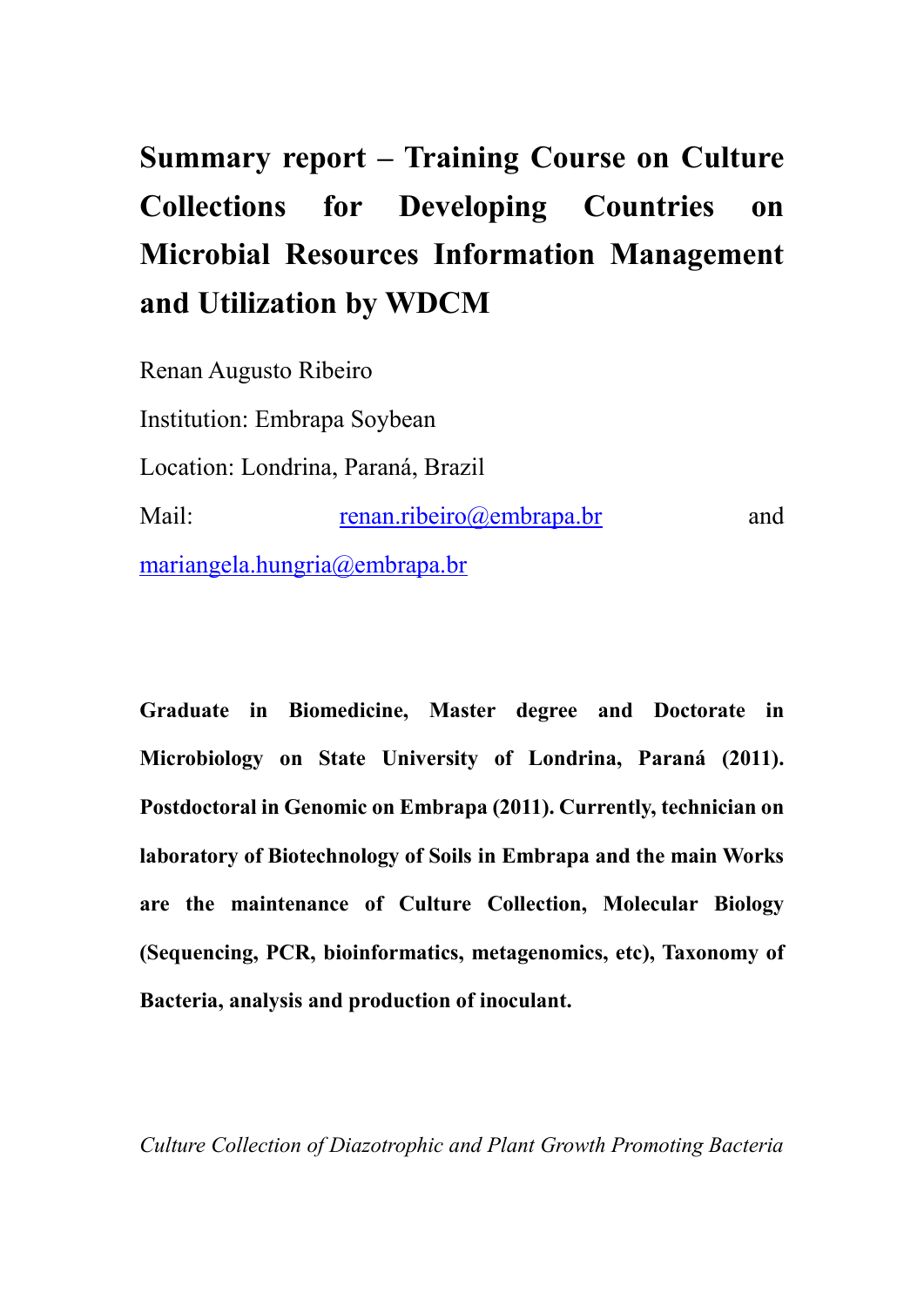*of Embrapa Soybean*

## **ABSTRACT**

Culture collections are essential to researches development, because standardize the preservation of organisms, keeping the quality of material in addition to store them safely avoiding the loss of them. In our Laboratory of Biotechnology of Soils we work with Diazotrophic and Plant Growth Promoting Bacteria we use them for production of inoculants (soybean, corn and common bean), taxonomic and biodiversity studies like a MLSA (Multilocus Sequencing Analysis) and genome sequencing. Therefore, the international cooperation is essential to be better quality of management and technical for the culture collections in addition to the exchange of knowledge between different countries.

#### **Key words: Rhizobia, Soybean, Inoculant, Taxonomy**

#### **1. Brief introduction of your Culture Collection.**

The "Diazotrophic and Plant Growth Promoting Bacteria Culture Collection of Embrapa Soja" (WFCC Collection # 1213, WDCM Collection # 1054), is located at the Laboratory of Soil Biotechnology, in Londrina, State of Paraná, Brazil. The collection started in 1991, initially with an emphasis on rhizobia strains, but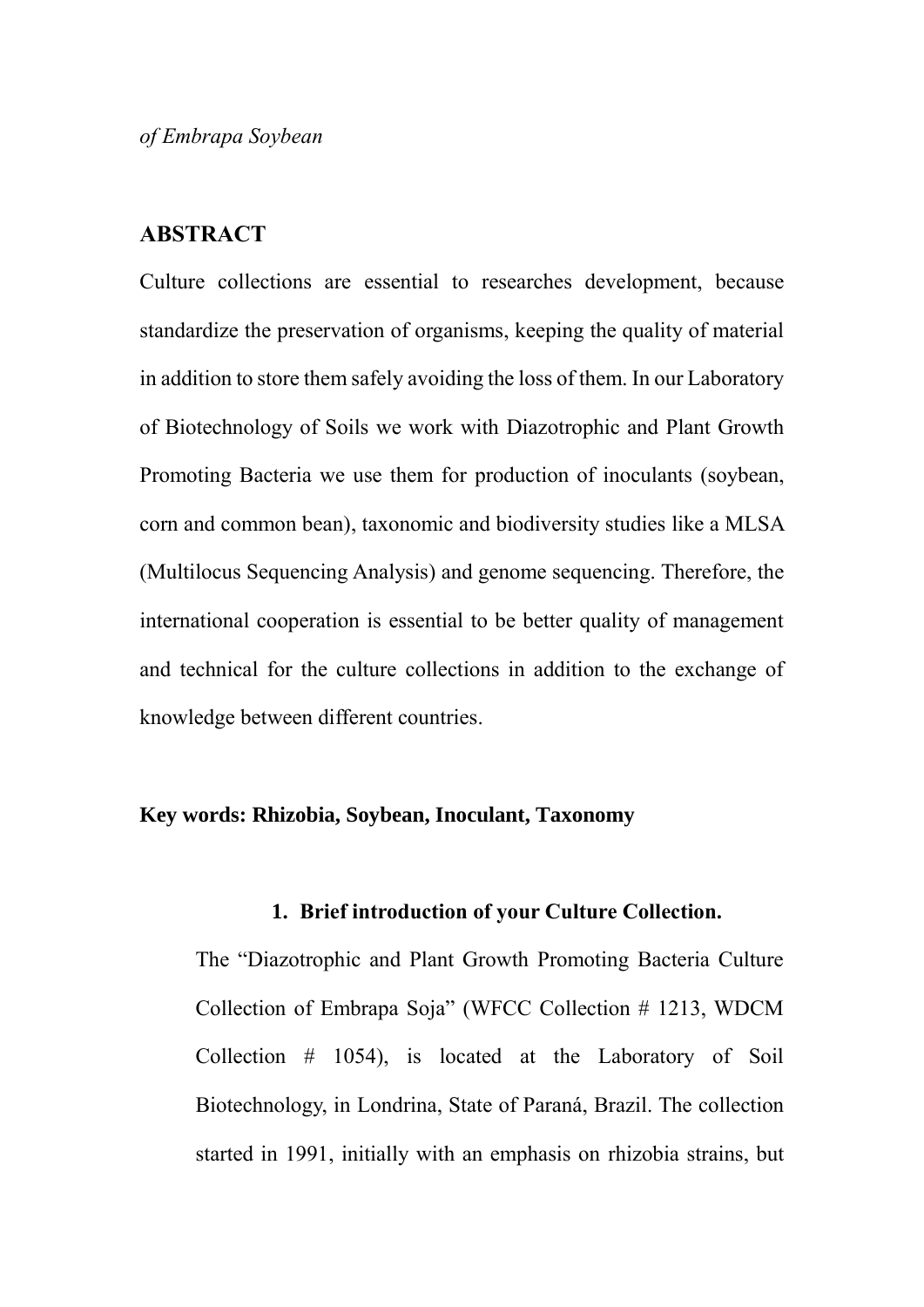now also encompassing several other plant growth promoting bacteria. Since the beginning, there has been a continuous search for the implementation of a variety of genetic methodologies (rep-PCR, sequencing of 16S rRNA, MLSA and genome) that could contribute to a better genetic characterization of the strains, but always trying to correlate the genetic groupings with the symbiotic and plant growth promoting properties. Results from basic research with the collection include the description of several new rhizobial species and phylogenetic groups, while the applied research identified new strains that are now being used as commercial inoculants in Brazil. The collection counts today with 3,150 strains and 1,100 DNAs of strains. Strains are maintained as follows: 1) cryopreserved (-80°C and -150°C) in proper liquid medium for each species mixed with 30% of glycerol; b) lyophilized; c) at 4°C in solid medium proper for each species for current use. The DNAs are maintained at -20°C. Viability of the strains is verified based on a percentage of the strains evaluated every year for growth and morpho-physiological properties and, for the strains of greater agronomic importance, verification of symbiotic and plant growth promoting properties under greenhouse conditions every two years. There has also been an effort towards the execution of actions related to the implementation of the quality systems established in Brazil for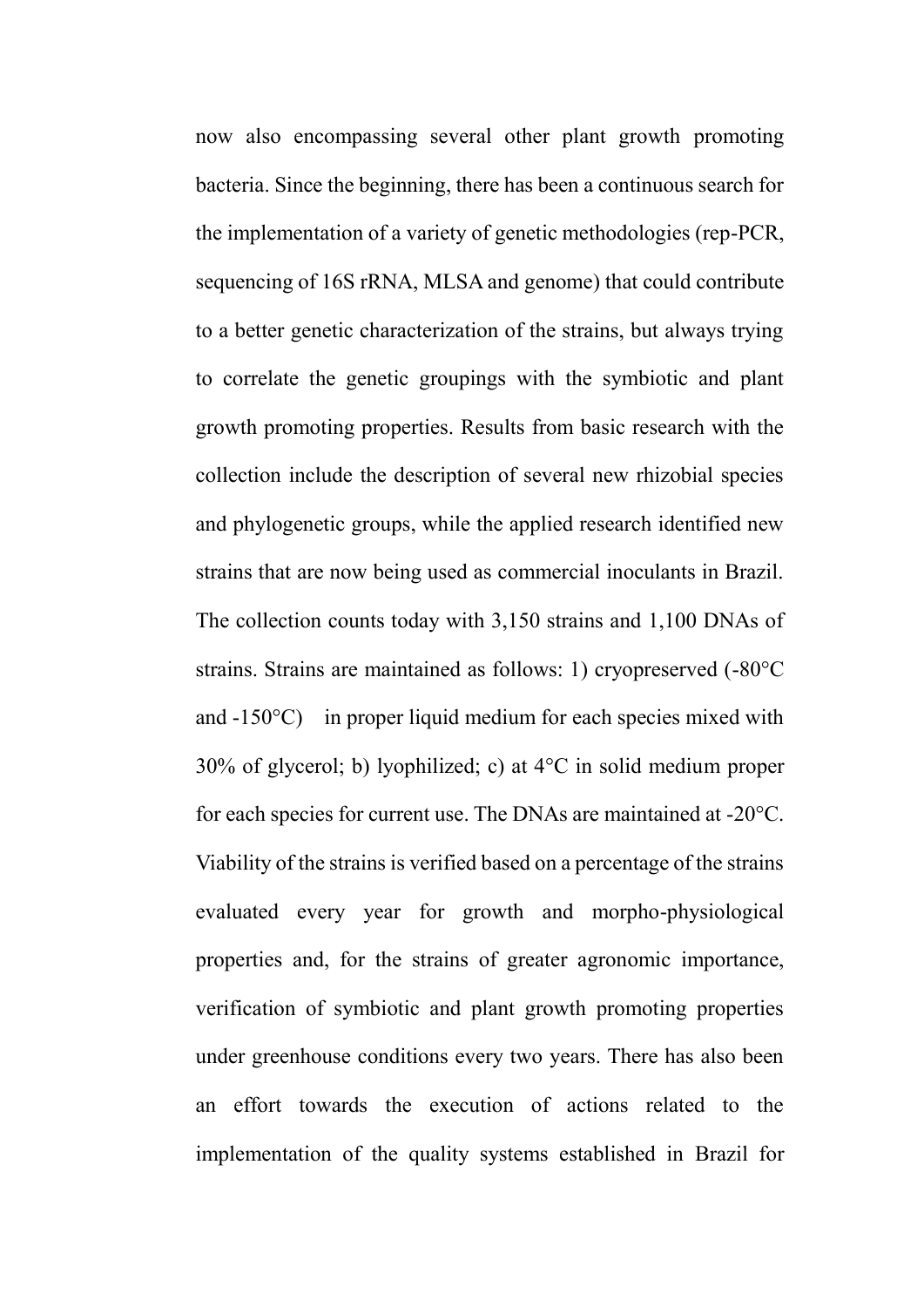culture collections, including ISO 17025 and the application of OECD principles. The collection has supplied strains to public and private Brazilian institutions, and for public international institutions, always following the Brazilian legislation, more time-consuming in the case of international institutions. Data about the strains is available at a national platform of Embrapa, that will be soon publically available, and is now being incorporated to the WDCM catalogue.

### **2. Benefit from the training courses.**

- Knowledge about international standards on Culture Collections
- Integration with other Culture Collections
- Promote Future Collaboration

#### **3. Suggestion on WDCM work.**

#### **4. Comments or suggestion on the training courses.**

**-** The time for the training course should be more condensed whit more hours a day and less days. Ex: 8 am to  $12 \text{ am} - 13 \text{ pm}$  to  $17 \text{ pm}$ 

- The Wi-Fi didn´t work on the first week and the class practice was difficult to do.